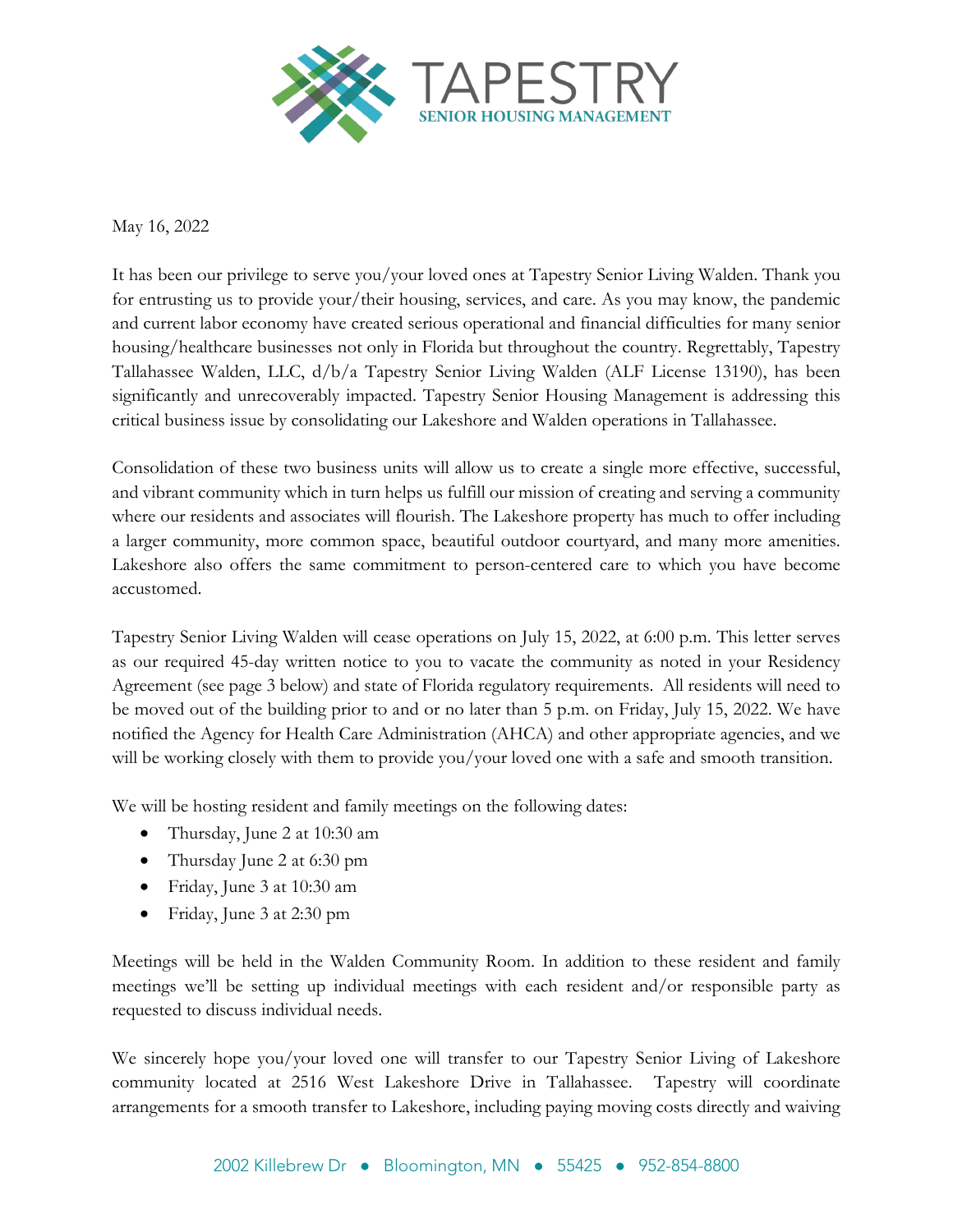the community fee. Of course, you/your loved one have the right to live at any community of your choice. If you choose to move somewhere other than Lakeshore, we will assist you with moving arrangements and reimburse up to \$1,000 moving costs upon request.

We're hoping that you treasure the fact that no one knows you/your loved one better than the associates currently working at Walden. Which is why we're pleased to say that every current Walden associate has been offered employment at the Lakeshore community. Seeing familiar faces around your new home will ease some of the inconvenience and stress of moving.

Enclosed with this letter are some resources for you: a list of agencies that can answer questions and provide additional resources in your placement process and a list of licensed assisted living facilities in Leon County.

This decision was not an easy one for us, the Board of Directors, and our owners. It is our goal to help you/your loved one with a safe and smooth transition to a new living arrangement. We hope that you will choose to stay within the Tapestry family, and we are here to assist you regardless of the choice you make.

We will be available to answer your questions at the in-person meetings noted above. If you are unable to attend one of these meetings, please direct your questions to Brian Bickett at 850-688-1234.

Warm regards,

Joe Signore Brian Bickett President **Area Executive Director** 

Tapestry Senior Housing Management, LLC Tapestry Senior Living Lakeshore & Walden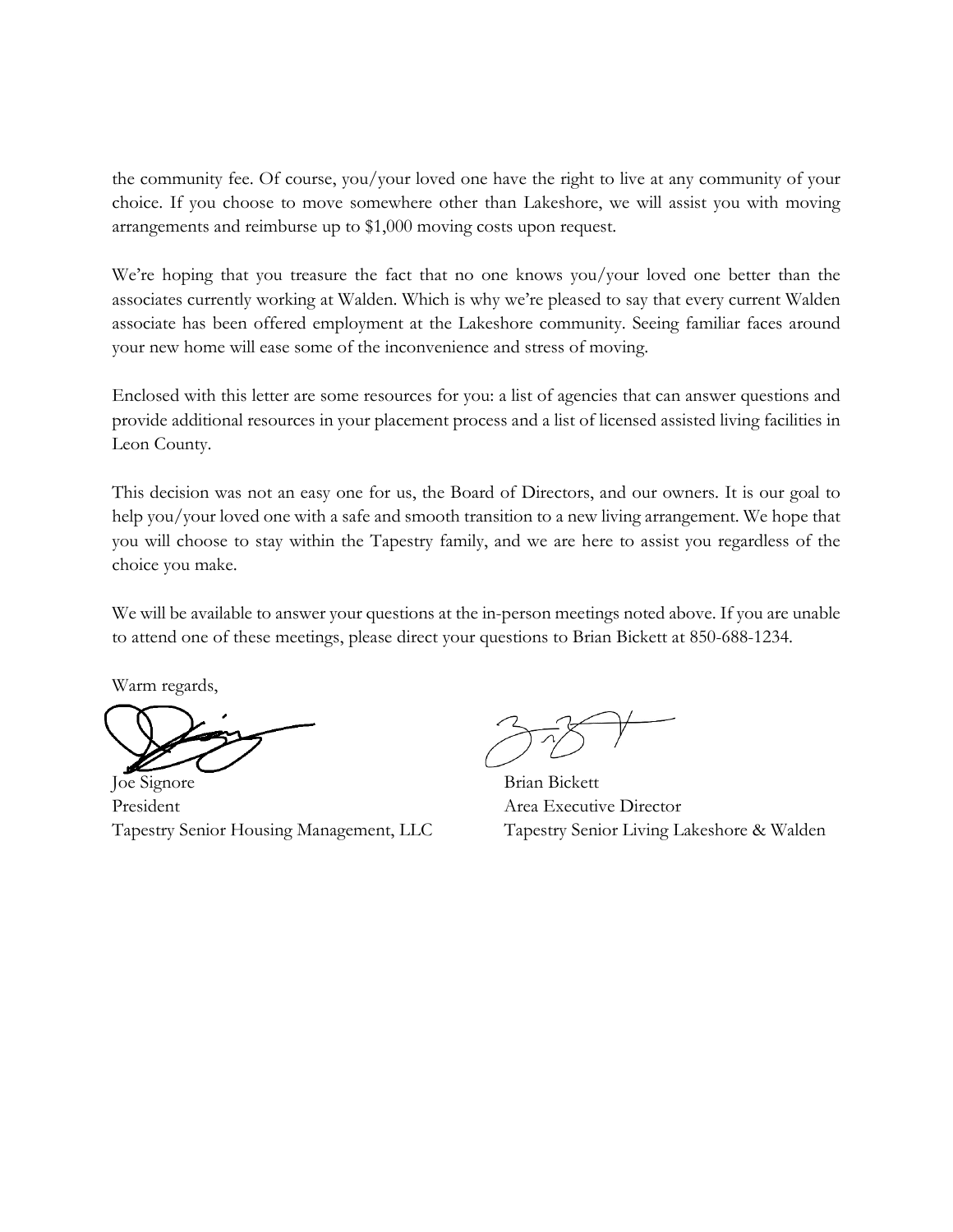## **Residency Agreement Language**

Section V - Term and Termination

B. Termination by the Community.

The Community may terminate this Agreement upon forty-five (45) days prior written notice ("Community Notice Period") to the Resident and the Responsible Party for any of the following reasons as determined by the Community:

13. In the event of the Community's closure, the Resident will receive a 45-day notice of the closure. If the Resident has no person to represent him or her, the Community shall be responsible for referral to an appropriate social service agency for placement. All charges shall be prorated as of the date on which the facility discontinues operation, and if any payments have been made in advance, the payments for services not received shall be refunded to the Resident or the Resident's guardian within ten (10) working days of closure of the facility, whether or not such refund is requested by the Resident (§429.31, F.S.).

## **State and County Agencies Available to Answer Any Questions Regarding This Process and Alternative Placement**

- 1. Tallahassee Ombudsman Patty Schniefer 850-414-2323/Tollfree 888-831-0404
- 2. Tallahassee Housing Authority 850-385-6126
- 3. Agency for Health Care Administration Assisted Living Division Keisha Woods, MPH Manager, Assisted Living Unit Florida Relay Service (TDD): (800) 955-8771 Phone: (850) 412-4304 Email: assistedliving@ahca.myflorida.com
- 4. Department of Children and Families Phone: 850-487-1111 Fax: 850-922-2993 Florida Relay 711 or TTY 1-800-955-8771
- 5. Florida Commission on Human Relations 850-488-7082
- 6. Atlanta Regional Office of Fair Housing and Equal Opportunity (FHEO) U.S. Dept. of Housing and Urban Development 404-331-5140 or 1-800-440-8091